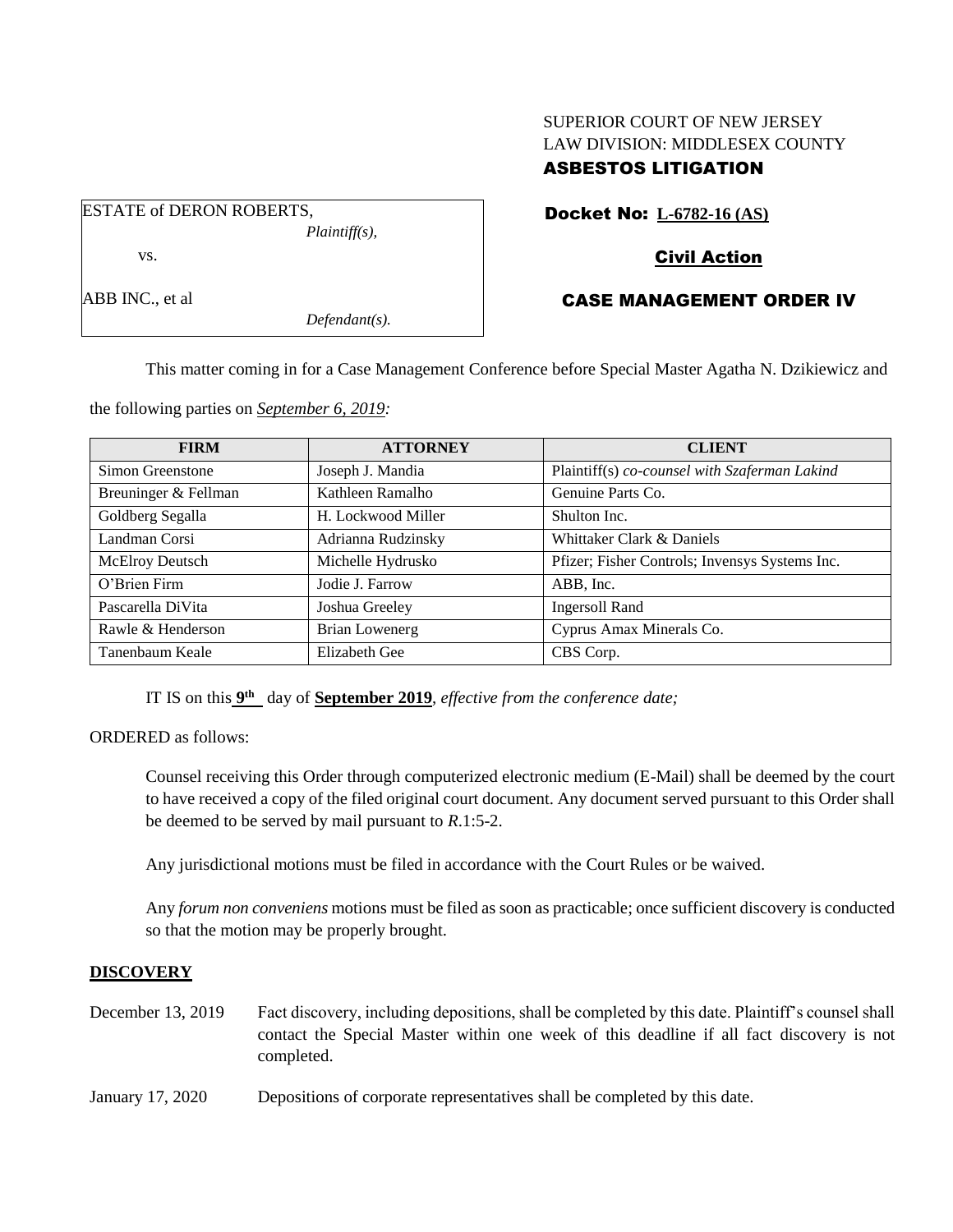## **EARLY SETTLEMENT**

June 26, 2020 Settlement demands shall be served on all counsel and the Special Master by this date.

## **MEDICAL EXPERT REPORT**

- February18, 2020 Plaintiff shall serve medical expert reports by this date.
- February 18, 2020 Upon request by defense counsel, plaintiff is to arrange for the transfer of pathology specimens and x-rays, if any, by this date.
- July 31, 2020 Defendants shall identify its medical experts and serve medical reports, if any, by this date. In addition, defendants shall notify plaintiff's counsel (as well as all counsel of record) of a joinder in an expert medical defense by this date.

### **LIABILITY EXPERT REPORTS**

- April 17, 2020 Plaintiff shall identify its liability experts and serve liability expert reports by this date or waive any opportunity to rely on liability expert testimony.
- July 31, 2020 Defendants shall identify its liability experts and serve liability expert reports, if any, by this date or waive any opportunity to rely on liability expert testimony.

### **SUMMARY JUDGMENT MOTION PRACTICE**

- April 24, 2020 Plaintiff's counsel shall advise, in writing, of intent not to oppose motions by this date.
- May 8, 2020 Summary judgment motions shall be filed no later than this date.
- June 5, 2020 Last return date for summary judgment motions.

#### **ECONOMIST EXPERT REPORTS**

- April 17, 2020 Plaintiff shall identify its expert economists and serve expert economist report(s), if any, by this date or waive any opportunity to rely on economic expert testimony.
- July 31, 2020 Defendants shall identify its expert economists and serve expert economist report(s), if any, by this date or waive any opportunity to rely on economic expert testimony.

#### **EXPERT DEPOSITIONS**

August 31, 2020 Expert depositions shall be completed by this date. To the extent that plaintiff and defendant generic experts have been deposed before, the parties seeking that deposition in this case must file an application before the Special Master and demonstrate the necessity for that deposition. To the extent possible, documents requested in a deposition notice directed to an expert shall be produced three days in advance of the expert deposition. The expert shall not be required to produce documents that are readily accessible in the public domain.

 $\_$  , and the set of the set of the set of the set of the set of the set of the set of the set of the set of the set of the set of the set of the set of the set of the set of the set of the set of the set of the set of th